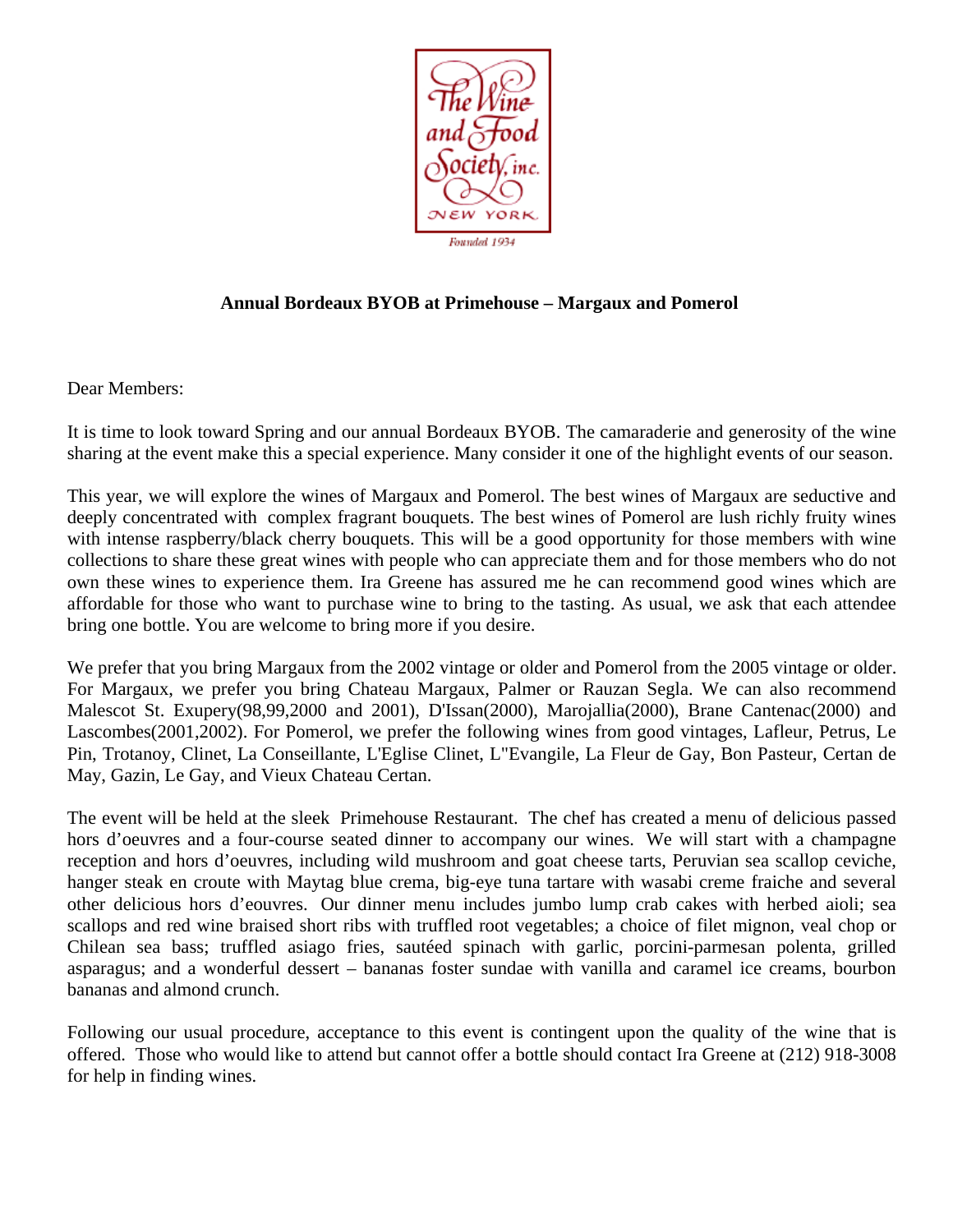Please return the enclosed reservation form with your wine offering and possible alternatives. Attendees should bring their wines to the event.

Our Annual Bordeaux BYOB is always a popular event. Organizing the wine selections and seating is a complicated undertaking. It will help greatly if you reserve as early as possible.

To make a reservation please go to www.wfsny.org.

Sincerely,

Chris Ankner, President

**Date:** Tuesday, April 12, 2011 **Time:** Reception – 6:15 pm; Dinner – 7:00 pm **Location:** Primehouse Restaurant – 381 Park Avenue South (at 27<sup>th</sup> Street) **Dress:** Business Attire (jacket and tie) – Cocktail Dress **Contribution:** Members: \$165; Guests: \$185